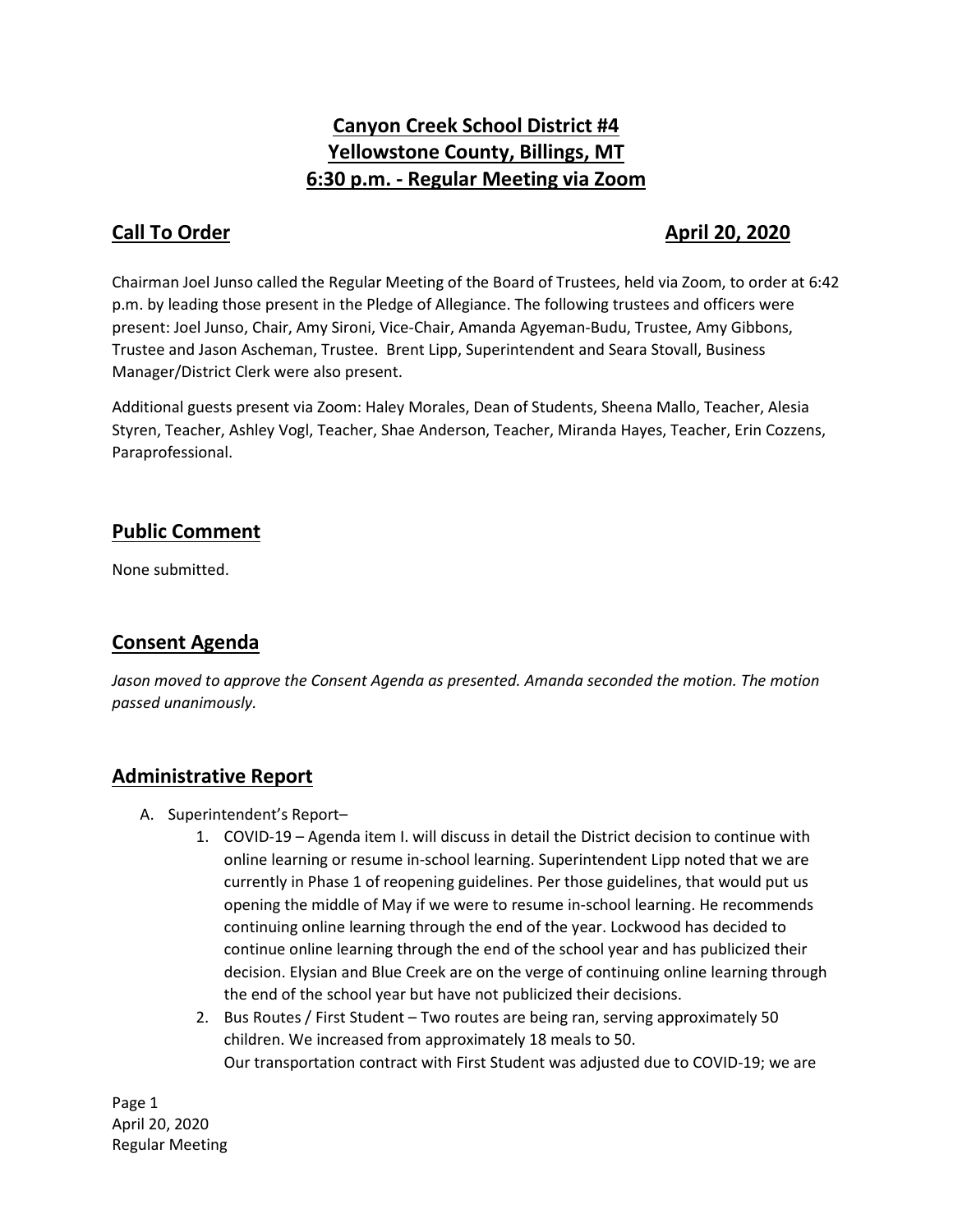paying 88% of our contracted rate for busing during the COVID-19 school closure. Superintendent Lipp noted that First Student is selling their company. The local administration has turned over and we have met and spoke with the new individuals.

- 3. Kindergarten Roundup The district is currently not planning on holding an on-sight roundup. We will continue to advertise. The current plan is to bring them in the first two weeks of school, complete testing and then place the students within assigned classrooms. Superintendent Lipp asked that the others present share that we are advertising, and recommend to those interested, to contact the school and fill out enrollment paperwork.
- 4. Summer Food Service Program The district participation in this program will only be in effect as long as COVID-19 closures are in effect (May 31, 2020). Joining this program does provide a higher rate of reimbursement for meal claims.
- 5. School Online Currently only one family has needed additional technology support from the school. The school provided a jet pack to this family to give them internet access. This purchase is available through the flexible use of Transportation funds. Superintendent Lipp feels that our online schooling is going very well. There are teachers utilizing small group sessions, one-on-one sessions and group learning. It is going very well considering the circumstances.
- 6. Boiler The boiler was replaced today and covered fully under warranty. The labor and pump replacement costs will be submitted for insurance claim reimbursement.
- 7. Pre-Kindergarten The Certified Teacher Candidate interview is scheduled for tomorrow. The cooperative agreement is in the hands of Mr. Martin. He is working to complete that draft and then we will have it back in front of the board for approval. Superintendent Lipp does not know what Summer school will look like with the current status of the state.
- 8. Teaching Positions Currently one elementary, one junior high and one music position are available. These positions have been posted with OPI. Deadlines for applications are May  $1<sup>st</sup>$ .
- 9. Maintenance The Custodial staff has switched over to the summer-mode of cleaning. They are working on shampooing carpets and painting in the cafeteria. They have also been disinfecting the building a couple times a week; taking extra efforts post packet pick-up days.
- 10. Levy Superintendent Lipp is requesting that a committee be formed and detailed discussion take place to move forward with our efforts promoting the General Fund Levy.

### **New Business**

- A. Election Timeline Update / Committee Discussion was held. Draft timeline was shared from the Election Administrator. Per the draft timeline, the new election date to vote is July  $7<sup>th</sup>$ .
- B. Business Manager / District Clerk Evaluation Discussion was held. Requested that completed evaluations are returned to the Business Office by Wednesday, May 6<sup>th</sup>.

Page 2 April 20, 2020 Regular Meeting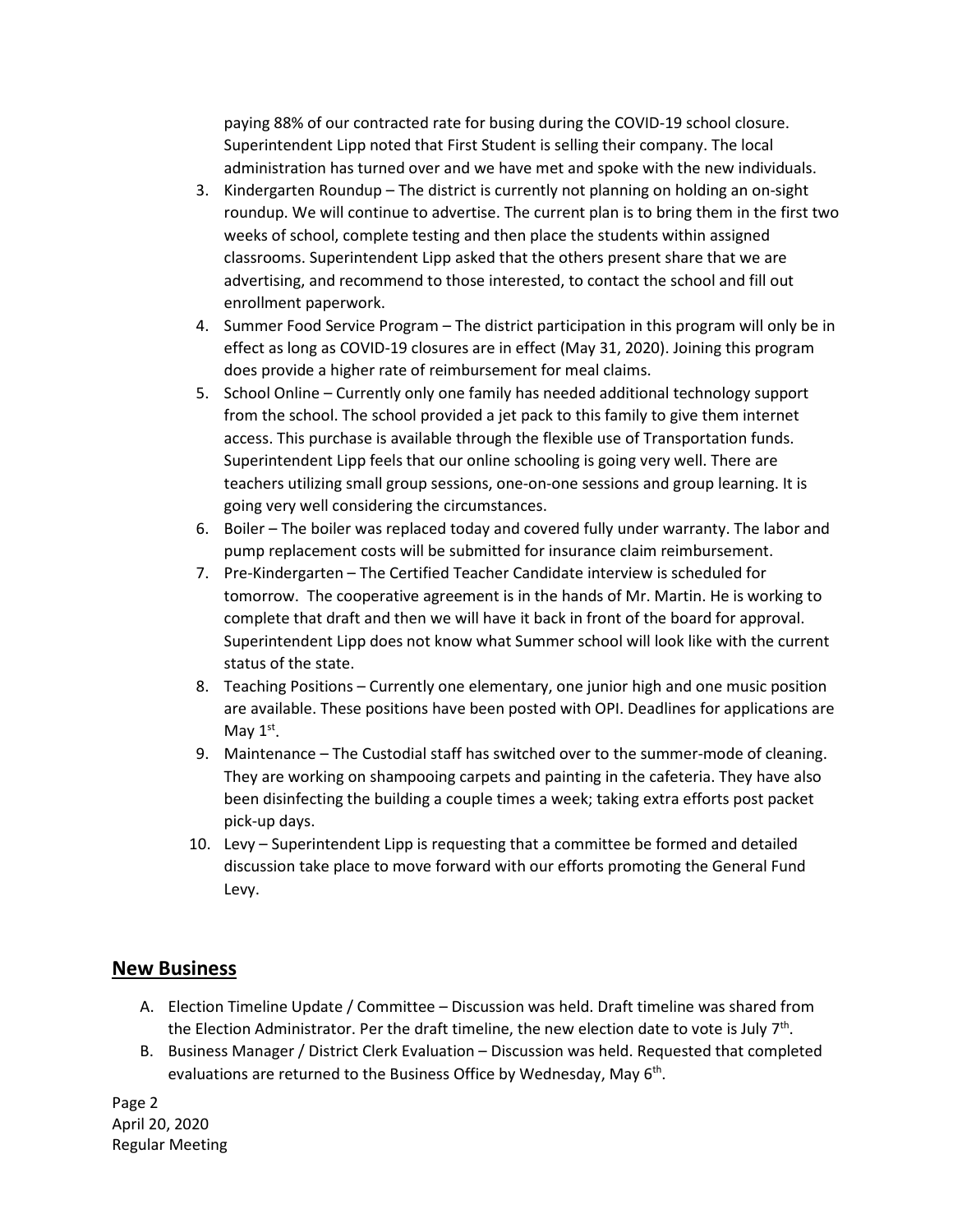- C. Human Resources / Payroll Software Proposal / Quote Discussion was held. Tyler Technologies quote was discussed in detail with the breakdown of software and implementation costs.
- D. Staff Appreciation Event Planning Discussion was held. Historically, gift cards and a thank you have been given. The Board of Trustees will discuss externally, as several teachers were in attendance at the board meeting.
- E. Acceptance of Alesia Styren Letter of Resignation Discussion was held. Alesia was thanked for her efforts and contributions while working at Canyon Creek School. Superintendent Lipp noted she was one of the first hires he completed at Canyon Creek and noted her willingness to do anything. She has accepted a position with Shepherd, as her son attends school there and she resides there.

*Amanda moved to accept the Letter of Resignation from Alesia Styren as presented. Amy S. seconded the motion. The motion passed unanimously.*

F. Acceptance of Erik Lenington Letter of Resignation – Discussion was held. Erik was thanked for his efforts and contributions while working at Canyon Creek School. Superintendent Lipp noted that he did a great job. He has built some great relationships with the students while at Canyon Creek.

*Amy S. moved to accept the Letter of Resignation from Erik Lenington as presented. Jason seconded the motion. The motion passed unanimously.*

G. MUST Insurance Contract – Discussion was held. The FY2020-21 contract reflected an increase of 6%.

*Amanda moved to accept the MUST Insurance Contract for FY 2020-21 as presented. Amy S. seconded the motion. The motion passed unanimously.*

- H. Memorandum of Agreement between Canyon Creek School District #4 and the Canyon Creek Education Association – Discussion was held. *Amy G. moved to approve the Memorandum of Agreement as presented. Amanda seconded the motion. The motion passed unanimously.*
- I. COVID-19 District Status Discussion was held. Samplings of a survey from OPI, with 8,000 respondents, resulted in 70% responding that they would not resume in-school instruction and 30% would resume in-school instruction if school is opened back up. Superintendent Lipp did share that we have a hirer rate of medical workers within our parent community. With that, the risk of a transfer of the virus is higher. Superintendent Lipp noted that everyone, parents, students and staff would find some continuity in knowing either way, if school was extended online or going to resume in-school instruction. There are several items in the planning process for year-end requirements that could be finalized if a decision was made.

Amy S. noted that she does not feel the testing is in place and results received in a timely manner to make a return to school. She noted that the safety of everyone is the number one priority.

Most discussions being held are that school closures are predicted to end the middle of May at the earliest. It was shared that there is a risk of opening the school too soon and the questionable liability for the District. In discussions with parents, many have shared that regardless of if in-school instruction resumes, many will not allow their students to attend. Multiple trustees noted that there is not a sustainable drop in numbers, not an uptick in testing and it's just too big of a risk with the minimal time left of the school year. It was noted that with

Page 3 April 20, 2020 Regular Meeting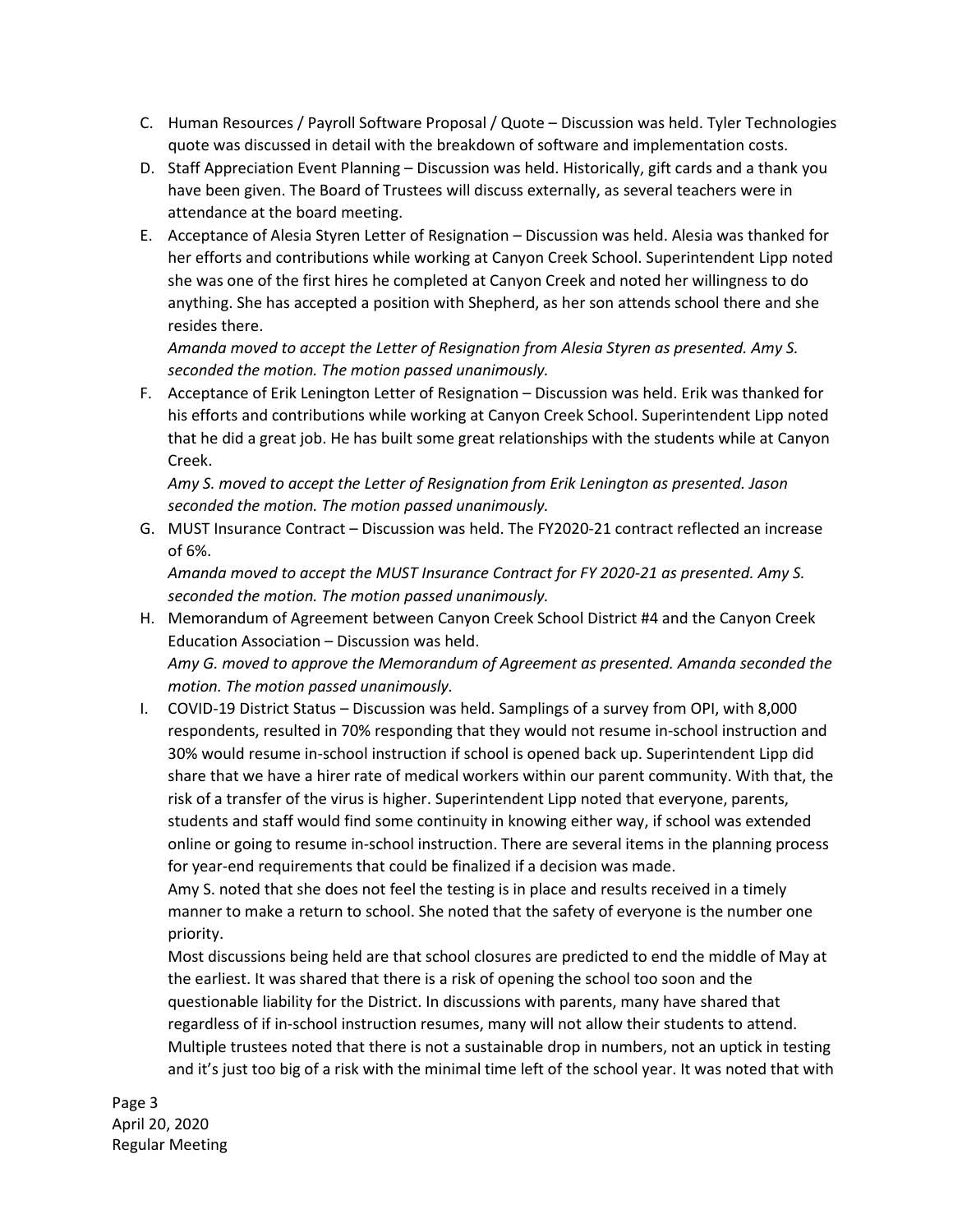the end of our school year being so close, it just doesn't make sense to resume in-school instruction.

Joel is concerned about lack of student participation and engagement if the vote is to continue the online learning through the end of the school year. Superintendent Lipp and Mrs. Morales have been vigilantly communicating with students and parents to continue engagement in their education, even during these trying times. Teachers and Paraprofessionals have been fully engaged to reach students and have them learning at their full potential.

Amy S. noted that she feels a vote is required to give everyone the stability of knowing what they are doing for the remainder of the school year. Superintendent Lipp will draft a communication to the community, sharing the continuation of online learning through the end of the FY20 school year. He will continue to share state directed communications as they arise. His plan is to get the communication out in the morning, prior to the Governor's directive, whenever that may come.

Amy S. noted to the teachers who are online during this meeting that she appreciates all of their efforts and asked that Superintendent Lipp share the trustee's appreciation to all staff members. Superintendent Lipp also noted that virtual dress-up week is going fabulous and pictures are being shared to the school webpage and Facebook page.

*Amy S. moved to approve the recommendation by Superintendent Lipp to extend on-line learning through the end of the FY20 school year as presented. Amy G. seconded the motion. The motion passed unanimously.*

Open / Planning Levy Meetings – Amy G., Amanda and Amy S. all volunteered. Superintendent Lipp asked to meet the first part of next week to discuss details. Zoom meeting will be sent to those interested. 10 a.m. on Monday or Wednesday.

 $8<sup>th</sup>$  Grade Promotion package for each student was discussed as an alternative to a social gathering. A Zoom ceremony was discussed as another option. Jason asked that we put out a quick survey to parents/students that would be a part of the promotion. Amy S. and Joel like the idea of baskets, as it's more personal. Another option would be to hold the promotion later in the summer.

### **Agenda Items for the Next Regular Meeting**

- A. Business Manager / District Clerk Evaluation (Executive Session)
- B. Trustees vote on renewals for Certified Staff (must be completed by June  $1<sup>st</sup>$ )